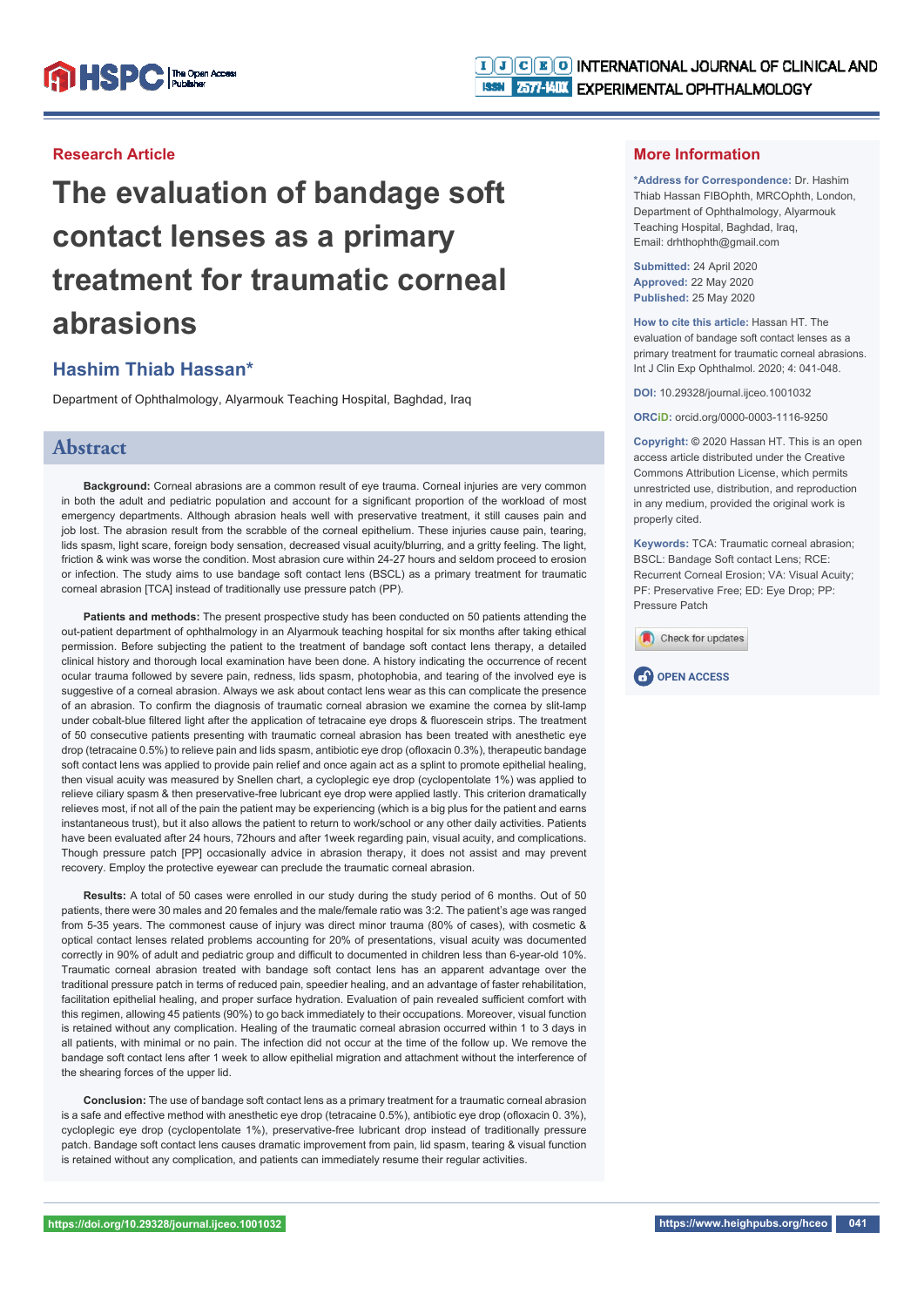

## **Introduction**

The bony orbit defense most of the eyeball. The eyebrow & eyelash partly cover the eye from small chips [1]. Eyelids shut promptly and reactively when eye risk is felt. The cornea is usually protected by the eyelids yet is susceptible to injury, especially from trauma [1]. A tear response attempts to wash away anything that reaches the ocular surface. Tears also lubricate the eye and prevent tissue dryness [1]. The cornea is a highly organized group of cells and proteins, it is a transparent tissue over the anterior part of the eye that serves several purposes: protection, refraction (the cornea is responsible for 65 to 75 percent of the eye's capacity to focus light on the retina), and filtration of some ultraviolet light. The cornea empties from blood vessels and extradites nutrients from tears, ambiance oxygen & aqueous humor. Sensory innervation of the cornea from the ophthalmic branch of the trigeminal nerve. The vertical diameter of cornea about 11mm, the horizontal is about 12 mm & the central thickness is 0.5mm while at periphery about 1mm. The cornea arranged from 5 strata from outside to inside: epithelium, Bowman`s stratum, stroma, Descemet membrane & endothelium [1]. Traumatic corneal abrasion [TCA] is a blemish in the epithelium and does not pierce the Bowman membrane [2]. When small TCA happens, sound cells soon seal the defect to prohibit vision hurt, infection, or unequal refraction. If TCA infiltrates cornea more profoundly, the recovery prolonged [3]. Profund slash can cause scarring which hurt vision to the degree corneal graft required. TCA is very common in both the adult and pediatric population and account for a significant proportion of the workload of most emergency cases. TCA produces considerable impairment & sick leave. The incidence of these often work-related eye injuries has been reported as high as 15 per 1, 000 people per year of which 87% were TCAs [4]. Similarly, an audit performed in 2003 showed that TCAs due to external foreign bodies are among the most common conditions treated in an emergency eye department [5]. TCA in spite, not menacing hurt to the eye it can decrease the activity of patients due to pain & blurred vision [6]. TCA occur in any situation that causes epithelial compromise, and the common causes for that are the following:

1. Minor ocular trauma: it is usually unilateral, it occurs because of a disruption in the integrity of the corneal epithelium or because the corneal surface is scraped away or denuded as a result of physical external forces like (fingers &fingernails) especially in small children. They can mishap strike the eyes of parents who ever carrying them. Toys and fingernails are the leading causes of a scratched cornea in children, a punched in the eye during fight or sport, animal paws, pieces of paper or cardboard, makeup applicators like mascara brushes, ocular foreign bodies embedded under an eyelid may also cause a scratch if the eye is rubbed [7]. Hand tools, branches or leaves, automotive frontal airbags, thermal burns such as cigarette, rubbing the eyes vigorously especially if fell something is caught in the eye.

2. Contact lens wearers: It may be bilateral, by improperly fitted, extended contact lens wear, a contact lens may induce epithelial defects by direct trauma during lens insertion or removal [7]. Corneal abrasions due to soft contact lenses (optical & cosmetic) are observed most frequently with a tight or extended-wear lens. Sever epithelial hypoxia destroys the connection of the epithelium to the Bowman membrane. When contact lens takes off the lower part of cornea abraded. Sometimes the lens becomes dry at the terminus of the day due to lack of blinking. The lens clings to epithelium & removed it when taking off the lens. Also, edges of cracked contact lenses can scrub epithelium cause abrasion [2]. After the contact lens is taken away, the patient sense annoyance, but no trouble happens when the lens is worn due to contact lens work as a bandage. Imperfect blinking by a patient who jobs in dry ambiance, mostly reading, watching TV or computer screens should be premonitory from this elaboration [2]. Nightly put on contact lens causes corneal tumescence. Through sleeping cornea bulge 2% - 4%, with a contact lens put on bulge increment to 15% [8]. TCA causes pain and difficulty to open eye due to gritty felling. The Severity range from mild to agonizing pain depending on the size of abrasion. Other symptoms implicate light scare, tearing & blurred vision. Congestion of conjunctiva & lid bulge sometimes occurs [2]. TCA is a source of acute pain because the corneal epithelium is profusely innervated by sensory pain fibers of trigeminal nerve [2].

Symptoms can be worsened by exposure to light, blinking, and rubbing the injured surface against the inside of the eyelid [9]. Peripheral TCA cure by slipping of limbal cells to coat the defect which moves slowly, which is the origin of new epithelial stem cells, while central TCA cure by the migration of cells from the basal layer of epithelium which move rapidly [10]. Cellular reproduction starts 24 hours after trauma [11]. Curing of TCA not integral before the recent epithelium establishes itself to underlying connective tissue. Epithelial cells dislodge promptly and promote potent, constant adhesion within 7 days when the basement membrane created & released through the cell migration [2]. For that cause, we remove the bandage soft contact lens [BSCL] after 1week. TCA commonly cure without significant consequences. While the profound corneal injury may cause scar inside the stroma. Diagnosis of TCA by observing the cornea through slit-lamp after use of tetracaine 0.5% eye drop & fluorescein strip, this causes abrasion to appear green in color. TCA related to contact lens wear report to be dotted, huge & a circle form. Light scare cause lid closure necessitates put a cycloplegic eye drop [ED] (cyclopentolate 1%). The vision should be estimated, if TCA affects the center of the cornea there may be a decrease in vision that should be matched to the sound eye. Most TCA cure within 1 to 3 days and seldom proceed to erosion or infection.

Traditionally the management of TCA consists of topical anesthetic, cycloplegic, antibiotic, artificial tears EDs & pressure patch [PP] [12]. Various studies display that PP does not assist and may prohibit recovery.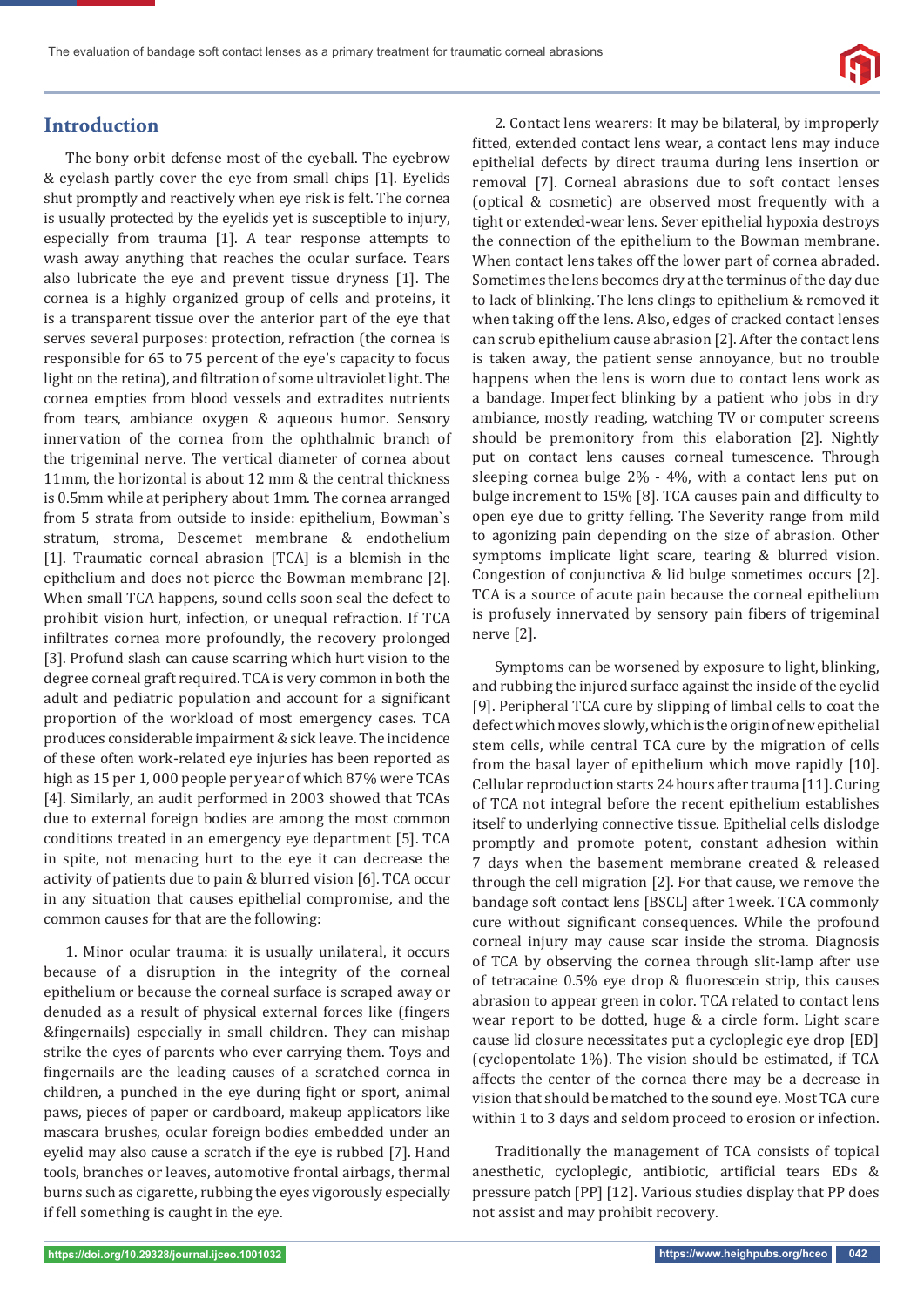

PP can lead to disadvantages such as loss of binocular vision, discomfort from the patch itself, and reduced corneal oxygenation [13]. The healing period may last for several days and is associated with continuing pain and further visual disability from the dressing [13]. Instead of that, TCA can be effectively handled with BSCL to outfit pain release & work as a splint to reinforce epithelial cure & to preserve the binocular seeing [14,15].

Contact lenses are most commonly worn as an alternative to spectacles in the correction of refractive errors. Therapeutic BSCL has a wide range of uses [16].

There have been many modifications in contact lenses from the first corneal plastic lens to the introduction of the present hydrogel lens by Wichterle and Linn 1960, its routine use for corneal disorders came into use. Due to the advent of contact lenses technology, new materials have been developed covering not only the correction of optical error but also a variety of therapeutic purposes [17], like use bandage contact lens after laser procedures on the surface of the cornea (like photorefractive keratectomy PRK).

Therapeutic BSCL may be fabricated from hydrogels, silicone, or collagen. Most lenses are hydrogels that consist of an acrylic polymer matrix capable of absorbing a substantial amount of water. These hydrophilic lenses are composed of up to 80% water depending on the type of lens and oxygen permeable. Initially, hydroxyethyl methacrylate (HEMA) was the hydrogel material used for therapeutic lenses [18].

More recently another polymer like poly HEMA, vinylpyrrolidone, glyceryl methacrylate, and diacetone acrylamide are being used. With the recent advances in material technology, today's BSCLs provide benefits with enhanced convenience, improved healing, and increased corneal health. BSCL has evolved as an adjuvant to medical treatment available so far for corneal disease [19].

This study was planned to evaluate the therapeutic efficacy of BSCLs in TCAs for providing and promoting relief of pain, epithelial healing, protection, improving visual acuity. BSCLs were first used in the 1970s following the development of HEMA by Otto Wichterle [17]. BSCL conserve the cornea due to their peak oxygen permeability & acceptance for prolonged wear. BSCL saves the cornea from the patient`s lid. The clipping influence formed by the lids through blinking can decrease, enhancement of re-epithelization and give rise to pain-free feeling. The application of a therapeutic BSCL has been considered in various studies [12,20-24].

Achieving the goals of pain & photophobia reduction, facilitation epithelial healing, and proper surface hydration. Moreover, visual function is retained. Although the BSCL is also a patching method, its placement on the wounded cornea prevents direct contact of the erosion with the moving upper eyelid, so that healing is quicker and there is less pain [25]. Complication is the exclusion rather than a standard from mild TCA. Occasionally the healed epithelium may be poorly adherent to the underlying basement membrane in which case it may detach at intervals giving rise to recurrent corneal erosions[RCE] [26].

TCA can oftentimes be prohibited by employ defensive eyewear when proceeding jobs that place eyes at danger of trauma.

# **Patients and methods**

The present prospective study was conducted on 50 patients with TCA attending the out-patient department of ophthalmology in an Alyarmouk teaching hospital for six months. Hydrophilic therapeutic BSCLs were used. Before subjecting the patient to therapeutic BSCL therapy, informed consent has been obtained, a detail clinical history and thorough local examination was done, all patients diagnosed and treated for a superficial TCA after fulfilling the following criteria: the abrasion was of a surface area of greater than 2 mm, the area of abrasion was measured by the slit-lamp gated beam, no limitation regarding age, the age range between 5 to 35 years, there was no evidence of secondary infection or retained foreign body or coincidental ocular disease, and no previous treatment had been given. The present study aimed to evaluate the therapeutic BSCL as a primary treatment for TCA. The disposable BSCL Bio54 tinted soft contact lenses (hioxifilcon D  $46\%$ , water  $54\%$ ) in a buffered 0.9 normal saline, 14. 2 mm diameter were used, it too covers the whole cornea, sclera to sclera, and fits all eyes. BSCL provides various objects in the treatment of TCA. It is applied instead of PP for pain comfort, corneal preservation & drug transmission. The improvement in contact lens processing made the BSCL unharmed & suitable to use in an eye which is comparatively exposed to hazard by abrasion [27]. BSCL permit synchronous use of eye drops, expand the contact time of eye drops, attend as a block to moreover epithelial disturbance & nerve excitation by clipping power of the upper lid through blinking, let the ophthalmologist to monitor the eye without take off the dressing, permit the patient to have applicable seeing in the injured eye & display superior cosmetic with a capacity to put on sunglasses as required.

#### **Diagnosing corneal abrasion**

TCA indicated from a story of novel eye injury & following intense eye soreness. Symptoms comprise light scare, ache with eye activity, extreme tearing, lid cramp, sandy feeling, blurred seeing & occasionally lid puffiness.

Before the examination of the patient with a TCA, it is essential to install a topical anesthetic agent such as tetracaine 0. 5% eye drop (ED]) This not only helps the examiner to carry out a comprehensive assessment but also puts the patient at ease and alleviating pain. The examination should be carried out systematically, begin with an examination of the eyelids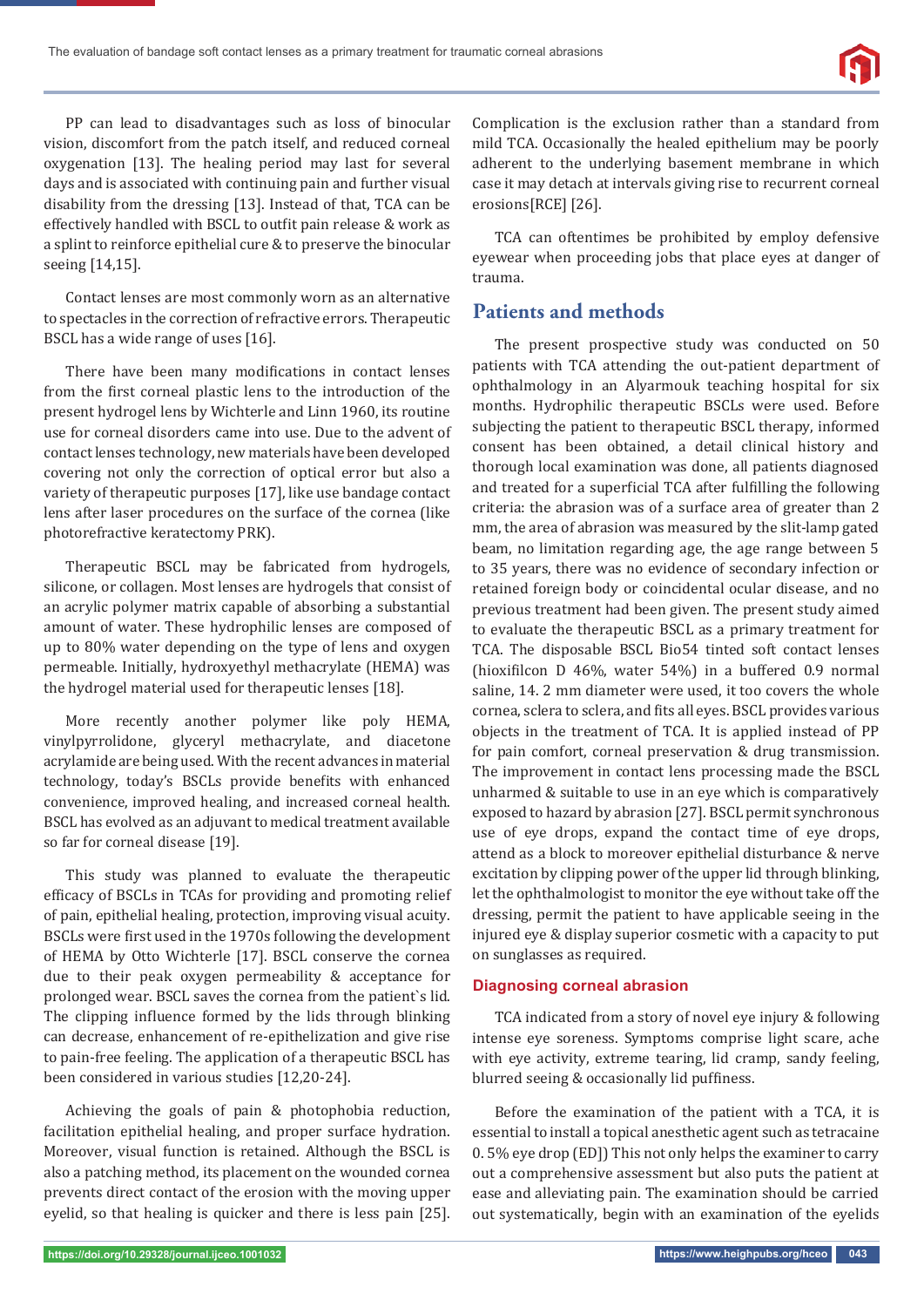

and adnexa for signs of ocular inflammation and trauma, and evert the upper eyelid to check for the presence of a foreign body. The diagnosis of TCA can be proven by seeing the cornea by slit-lamp after put anesthetic ED & fluorescein strip, which will give rise to abrasion to manifest as green color [28]. Eye drops aim to decrease injury effect & prohibit complications. Small TCA can be managed on an outpatient basis. Ice compresses should be used for 24-48 hs to reduce edema. Antibiotic ED used to prevent infection, cycloplegic ED can reduce pain and photophobia & preservative free [PF] lubricant ED. All patients received tetracaine 0. 5% ED before the examination, the onset of action is in 1 min, the anesthetic effect lasts up to 15-20 min., then applied fluorescein strip in lower cul de sac then examine the patients by slit lamp with blue cobalt light to confirm the diagnosis, after that we wash the fluorescein by PF lubricant EDs then the BSCL inserted, then measure visual acuity [VA]by Snellen chart, antibiotic ofloxacin ED & cyclopentolate 1% ED were administered. Tetracaine 0. 5% ED should never be prescribed for patients to use for pain relief at home because they delay wound healing and increase the risk of corneal ulcer formation [28].

Ofloxacin ED is a broad-spectrum bactericidal effect, it used hourly on the first day then 1X4 for seven days, and PF lubricants hourly at first day then 1X4 for 1week. Anticholinergic cyclopentolate 1% ED, it causes relaxation of the muscles of ciliary body & iris to decrease pain, it is used once daily for the first 3 days then stop it. It induces mydriasis in 30-60 min and cycloplegia in 25-75 min; effects last up to 24 hours, the rationale behind their use was that they relieved ciliary muscle spasm and therefore helped with the pain associated with TCA.

PP was not lead to recovery rates or decrease ache & likely to rise pain [28].

Furthermore, the review concluded that PP results in an acute loss of binocular vision, which impacts driving, work, and other day-to-day activities. Therefore, PP should be avoided for patients with simple TCA [29].

The patients were reviewed after 24 hours with much less pain, photophobia, redness, and blur. With the lens in place, VA was done. Slit-lamp examination revealed that the lens was well-centered with minimal lens movement.

Each case was assessed to determine the documentation of the following criteria:

- 1. Age.
- 2. (VA).
- 3. Lid examination.
- 4. Treatment.
- 5. Discharge plain.

According to the classification of the emergency department, 30 cases were adult patients (> 12 years of age)and 20 cases were pediatric(< 12 years of age). Patients demographics are shown in table 1.

The patients were reviewed after 24 hours and an assessment of their pain, photophobia, tearing & VA has done & slit-lamp examination done to assess the abrasion & BSCL, the abrasion appeared much improved, with a smaller epithelial defect and less edema, after 3 days and after 1week see the patients with VA done and slit-lamp examination, and the abrasions considered healed when local punctate keratitis only could be observed on slit-lamp biomicroscopy of the injured site. We put the BSCL on the cornea for 7 days to permit epithelial movement & connection without the intervention of the clipping power of the upper lid. Those treated with a BSCL noted dramatic relief of pain and lid spasm with rapid comfort in the injured eye and he can open the sound eye more comfortably. BSCL elaborations are ideally either self-acting from the near conjunction between BSCL & eye exterior or inflammatory reaction from adhering wrack beneath the lens. Due to the BSCLs are applied on the disclosed eye surface, a prudent proceeding is demanding. We examine the patient after 24 hours & then after 72 hours when cyclopentolate 1% ED withdrawal. Recommend the patient to preclude light, or to wear sunglasses. The main outcome measures were subjective symptoms that were monitored (VA, pain, photophobia & foreign body sensation), evaluation of corneal abrasion & determination of adverse events. The treatment was continued until complete corneal abrasion area reduction (complete re-epithelialization or epithelial regeneration line) could be observed. The primary outcome measure was the reduction in corneal abrasion area from the time of abrasion to 24 h, 3 days, and 1 week later. To avoid corneal ulcer occurrence the patient with TCA should encounter continuation nursing until recovery is perfect & negative fluorescein stain.

BSCL application was count effective if the patient was let go to the job next lens putting, complaint at continuation visits were lessened & no elaboration happen. After 1-week slit-lamp examination revealed a completely healed corneal abrasion with no epithelial defect then BSCL wears and EDs use was discontinued.

RCE is a periodic, unprompted disarrangement of corneal epithelium, can happen in corneal tissue debilitate by TCA months or years previously. Symptoms of RCE comprise pain, sandy-gritty feeling & scare from light.

| <b>Table 1: Patient demographics.</b> |              |  |  |  |
|---------------------------------------|--------------|--|--|--|
| <b>Gender</b>                         | No. of cases |  |  |  |
| Male                                  | 30           |  |  |  |
| Female                                | 20           |  |  |  |
| Age                                   | No. of cases |  |  |  |
| $=$ or $> 12$                         | 35           |  |  |  |
| $=$ or $> 12$                         | 15           |  |  |  |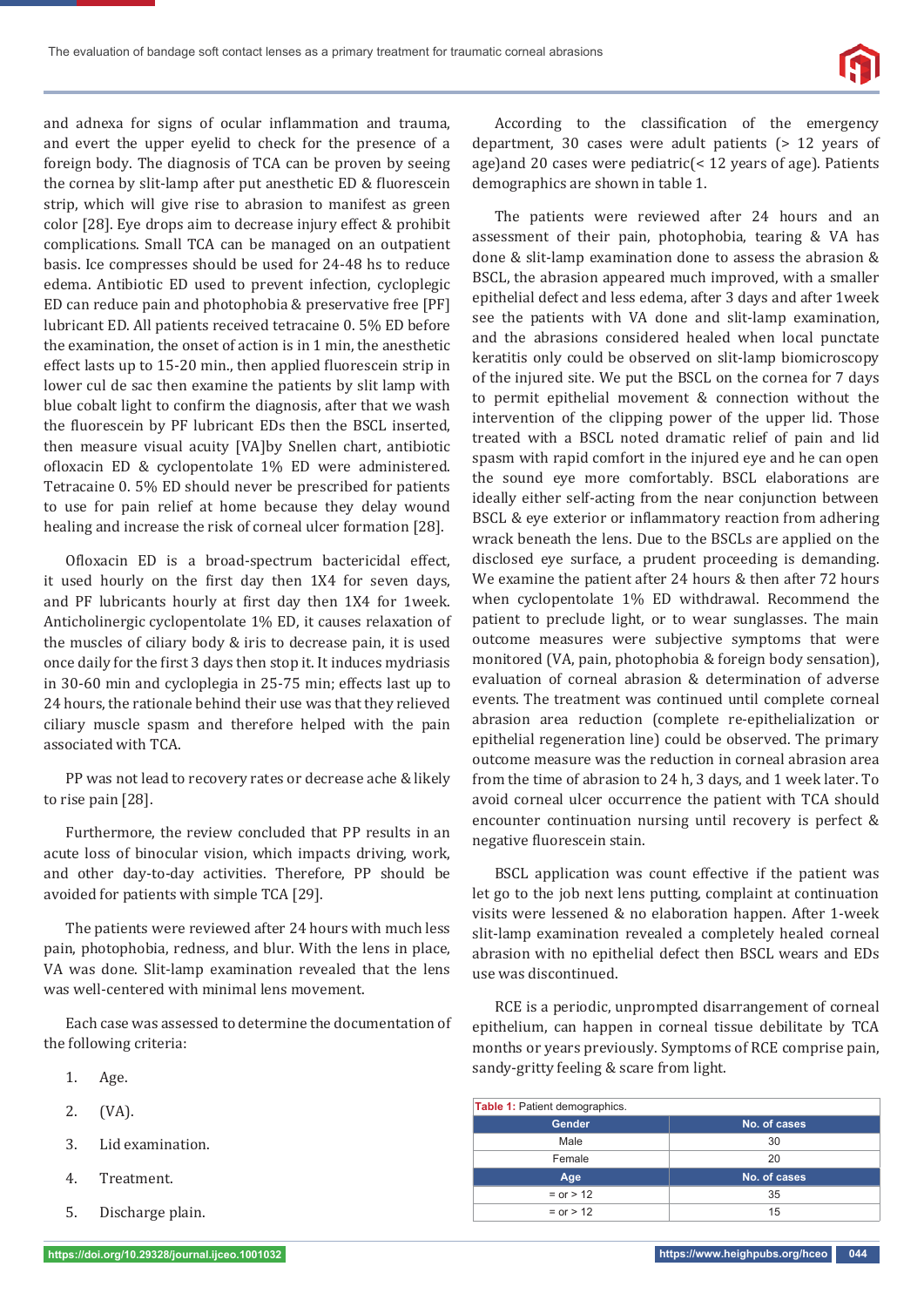

This complication was not observed in our study & we tell the patients to call me by mobile when any complaint & no one is calling for any complaint during six months of study.

## **Results**

A total of 50 cases were enrolled in our study during the study period of 6 months. Out of 50 patients, there were 30 males and 20 females and the male/female ratio was 3:2. The patient's age was ranged from 5-35 years. The commonest cause of injury was direct minor trauma (90% of cases) with contact lens-related problems accounting for 10% of presentations. All patients were treated within 24 hours of the trauma. The size of the abrasion varied from 1X2 mm to total abrasion of the cornea, the later occurs mainly in cosmetic lens wearers. The chief complaint of TCA is eye pain (occasionally severe), photophobia, blepharospasm, tearing, and foreignbody sensation, blurred vision, and sometimes presented with lid swelling. All patients received anesthetic ED (tetracaine 0. 5%) before the examination, then applied fluorescein strip in lower cul de sac then examine the patients by slit lamp with blue cobalt light to confirm the diagnosis, after that we put antibiotic ED (ofloxacin0. 3%) with preservative-free lubricant ED then the BSCL inserted, then measure visual acuity [VA]by Snellen chart, after that cycloplegic ED (cyclopentolate 1%) was administered. The amount of anesthetic used should be minimal, as these agents have been shown to slow wound healing. All patients (100%) experienced immediate pain and blepharospasm relief. The patients were examined after 24hours, there was no tight lens complication, after 3 days we stop the cyclopentolate 1% ED, and 1 week thereafter we remove the BSCL & stop EDs. The patients reported only minimal or no discomfort during treatment. After 1 week when removed the BSCL no epithelial defect was observed by stain the cornea with fluorescein strip. There was no evidence of corneal infection. No precipitates were observed on BSCL.

According to the classification of the emergency department, 30 cases were adult patients (> 12 years of age) and 20 cases were pediatric (< 12 years of age). Patients' demographics are shown in table1, 60% of cases more than 12 years, 40% less than 12 years, and regarding sex males more than females, the ratio 3:2 (Table 2).

Conventionally TCA managed by PP, antibiotic &

| <b>Table 2:</b> Causes of traumatic corneal abrasion. |                                     |  |  |  |
|-------------------------------------------------------|-------------------------------------|--|--|--|
| 4                                                     | Grit in the eye                     |  |  |  |
| 11                                                    | Baby pocked finger in the eye       |  |  |  |
| $\overline{2}$                                        | A sheet of paper in the eye         |  |  |  |
| 3                                                     | Cigarette in eye                    |  |  |  |
| 5                                                     | Contact lens wear                   |  |  |  |
| $\overline{2}$                                        | Fell off motorcycle                 |  |  |  |
| 3                                                     | Tacking out makeup                  |  |  |  |
| 6                                                     | Foreign body hitting the eye        |  |  |  |
| 5                                                     | Punched in eye                      |  |  |  |
| $\mathfrak{p}$                                        | Scratched in the eye by bird's claw |  |  |  |
|                                                       | Pencil pocked in eye                |  |  |  |

cycloplegic EDs with a concept that PP would reinforce recovery & epithelial generation & bring out minimal ache. However considerable efforts have shown that this rule not only has no advantage but also that PP may bring in a lack of binocular vision & patient incompetence [30].

Seven studies in patients with TCAs displayed comparable recovery averages between PP & non PP [28]. Six studies assess ache & establish no distinction in four studies, while two studies preferable not to use PP, no variation in complications proportion were observed among PP & non PP series [31].

The investigators noted that PP did not improve healing rates or reduce pain and recommended no PP when treating TCA due to the loss of binocular vision and possible increased pain. Patients do not afford eye PP closely & commonly take off because of annoyance. A BSCL may be a perfect substitutional to PP, it allows seeing and oxygen permeability whilst enhancing corneal epithelialization & lessening ache & can be applied for many days without intricacy [32].

It used even in patients who wear contact lenses and presented with corneal abrasion, it should not be used in those with trauma caused by vegetable matter. Those treated with a BSCL noted less pain and lid spasm at once. They also reached the healing point more quickly.

As shown in table 3, VA ranged from 6/6 to 6/24 in the injured eye.

VA was done after the BSCL inserted and VA was documented correctly in 45 adult patients as shown in table 3, VA did not appear to have been attempted in pediatric cases because uncooperativeness, but after 24 hours & 1week we assess the VA in the pediatric group after the eye become quite, those with VA less than 6/6 complain from simple refractive error and VA improved after wearing the glasses.

### **Discussion**

After the corneal epithelial injury, there is a cellular response within 1-5 hr leading to infiltration by polymorphonuclear leukocytes and macrophages. The adjacent epithelium undergoes amoeboid transformation and cell division, and the defect may be covered within 24-48 hours. Epithelial stability requires the presence of an intact basement membrane, proper surface hydration, an absence of secondary infection, normal pre-corneal tear film function, and protection from further lid induced trauma during blinking [33,34].

|  | <b>Table 3:</b> Visual acuity recordings in the injured eye. |                             |                                                |  |
|--|--------------------------------------------------------------|-----------------------------|------------------------------------------------|--|
|  | <b>Visual acuity</b><br>at the time of injury                | Number of cases( $n = 45$ ) | <b>Visual acuity after</b><br>24 hour & 1 week |  |
|  | $06$ -Jun                                                    | 20                          | $06$ -Jun                                      |  |
|  | 06-Sep                                                       | 17                          | $06$ -Jun                                      |  |
|  | $06$ -Dec                                                    | 3                           | $06$ -Jun                                      |  |
|  | $Jun-18$                                                     | 3                           | 06-Sep                                         |  |
|  | $Jun-24$                                                     | っ                           | 06-Sep                                         |  |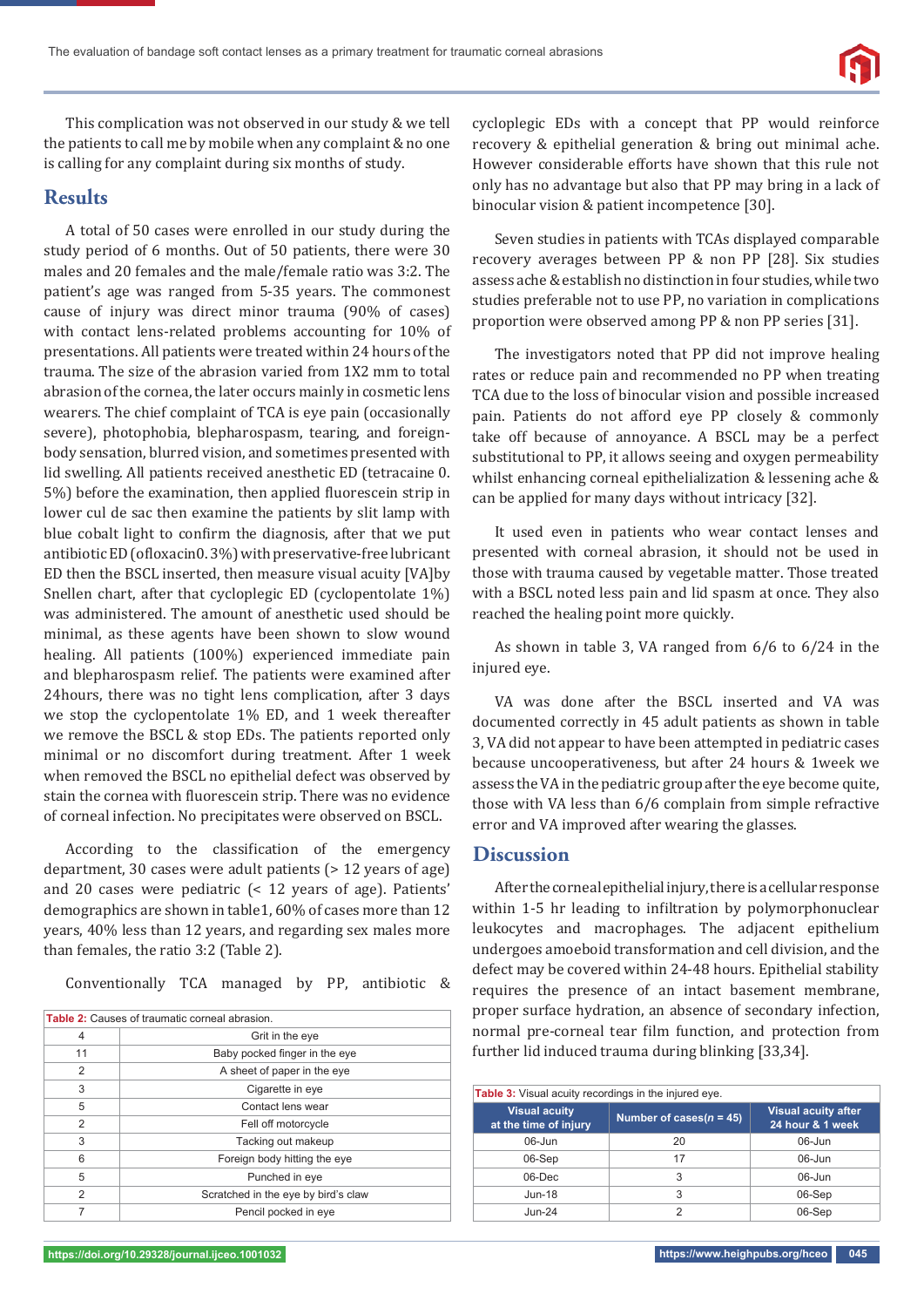

BSCLs may offer these conditions more reliably than an PP, just as they are helpful in the management of many corneal surface diseases. The study suggests that the primary treatment of TCAs with BSCLs has an apparent advantage over the traditional PP in terms of reduced pain during healing and speedier healing. To this can be added the further advantage of faster rehabilitation, this agreement with the study done by Mann I, [10], most of our patients were able to return to work with their BSCLs. A comparison of the healing time in the literature [35,36], revealed similar rates for the therapeutic BSCLs and the traditional PP. Another major advantage of BSCLs is rapid rehabilitation and a short time to resumption of normal activities, besides, the binocularity level is preserved. We did not record any cases of corneal infection. It is important to note that patient compliance is necessary since the treatment involves topical anesthetic, antibiotic, cycloplegic, lubricant EDs, and follow-up examination until removal of the BSCL.

A review of the literature on infectious keratitis associated with therapeutic BSCL wear in traumatic corneal abrasion revealed that only 1 of the 13 patients studied by Salz et al. [36] developed this complication, which cleared with topical antibiotic treatment and without visual loss. Vandorselaer, et al. [37] reported no complications during treatment for TCA in 176 patients, and this consistent with results in our study.

For fairly chosen patients, the BSCL appears to be a quite efficient therapy in an expression of quick recurrence to complete job & fast ache release, this coincides with a study done by Capt Kevin J. Knoop, et al. [21].

Some authors have suggested that a non-steroidal antiinflammatory drug be added to the treatment for TCA to reduce inflammation and pain including ketorolac trometamol 0.5% and flurbiprofen 0.03% have been shown to have effective analgesic properties without delaying epithelial healing & may be used as an adjunct in non-infected TCAs [36,38,41-44].

However, in our study, this was unnecessary since after placement of the BSCL the pain subsides significantly or disappeared altogether and this agrees with the study done by Emil Gilad, et al. [21].

TCAs are very common in both the adult 90% and pediatric population 10% according to table 1. This not agreed with the report showed that 446 (55%) of 810 children attending an emergency department over 1 year had TCAs [39]. This is maybe due to the fewer numbers in our study. Ophthalmic examination of a child is inherently difficult, VA measurement in pre-school children is most likely to be impractical in the setting of an emergency department. However, in children of school age, VA assessment using a standard Snellen chart should be possible. A pinhole test should be performed where VA is below 6/9, to determine if a decrease in VA is due to a correctable refractive error. Lid examination and eversion are mandatory in all adult cases of corneal injury and in children

where possible, to exclude a subtarsal foreign body, especially in those with a vertical corneal abrasion. All cases must be examined with a slit-lamp examination as this allows the depth and size of abrasion to be documented accurately. Treatment of TCAs varies according to local protocol. One report has shown chloramphenicol to be no more effective than Fucithalmic in promoting corneal healing, or in reducing local side effects or signs of local infection [40]. We use ofloxacin ED. Cycloplegic agents have traditionally been used as cyclopentolate 1% in TCA to even though there is no scientific evidence to support this [40].

The use of PP is no longer widespread since the treatment of small TCAs without their use is safe and effective [18]. A BSCL may need to be fitted to provide both comfort and encourage healing by removing repeated mechanical disturbance from upper eyelid blinking.

For properly selected patients, the BSCL seems to be a highly effective treatment modality in terms of a rapid return to full function and rapid pain relief.

In which this a prospective study & employ of BSCL was the essential therapy style, no rapprochement was set between patients cured with PP & BSCL.

Soft contact lenses are an important risk factor for the development of infected corneal ulcers, but traumatic abrasions are also a risk factor, and we believe that with properly fitted BSCLs, and with the use of a prophylactic broad-spectrum antibiotic, the risks are minimal over such a short period. In our study, all BSCLs removed after one week from injury, and no infection seen in all patients. In most patients, the abrasion healed within three days, but the lens stays in the eye till 1week then removed. No problems of corneal edema were observed in our patients and the risk of corneal hypoxia does not appear to be important. This is reflected in the increased healing of the abrasion in the BSCLs patients possibly because these patients have greater oxygen exposure during the day when their eyes are open than those in the PP, who may be relatively hypoxic all the time.

No RCEs were seen in this study for this short follow-up for 1 week & we tell the patients to call me by mobile when any complaint & no one is calling for any complaint during six months of study. Brown and Bron, et al. [24] reviewing RCEs, found a history of trauma in 56% of 80 patients, 65% of which occurred within four months of the original injury. The limitations of our study are the relatively small number of patients, and the lack of long-term follow-up to assess the problem of RCEs.

Patients must be warned about the risk of RCE, especially in fingernail injuries. Patients should, therefore, be advised to re-attend if symptoms recur or persist and treatment should be started accordingly under ophthalmic supervision.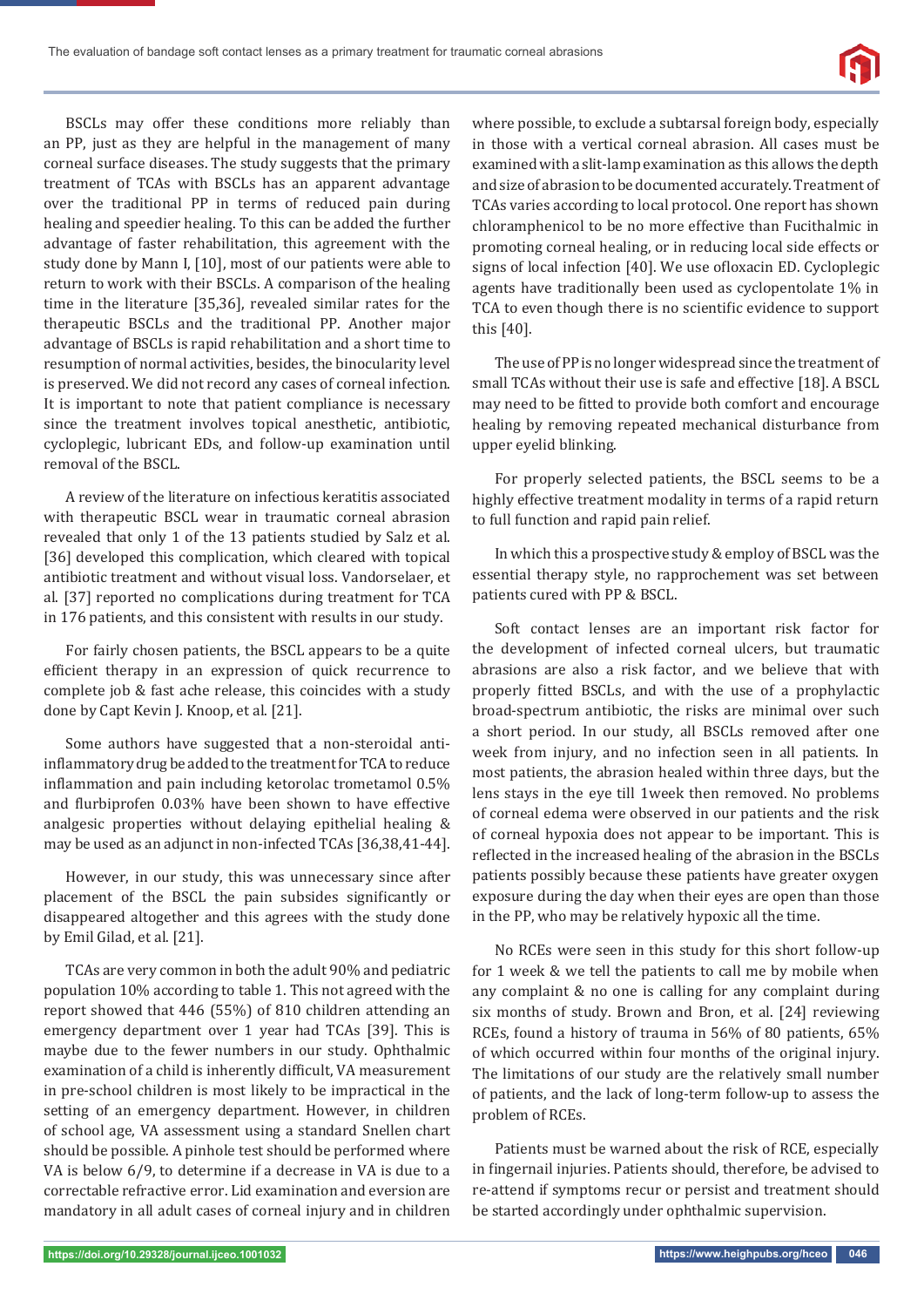

## **Conclusion**

Our study advises that the therapeutic BSCL is the first-line approach is a safe and effective modality for treating TCAs & significantly shortens the time to resume normal activities. While BSCLs were applied for straightforward TCA &suitable continuation nursing for TCAs was strongly effective. We conclude that the results support the hypothesis that BSCLs used in the primary treatment of TCAs offer certain advantages over conventional PP. A BSCL permit the synchronous usage of eye drops, permit the ophthalmologist to watch the eye without taking off the dressing, permit the patient to have an applicable seeing in the influenced eye and displays safely superior fairness forever with the capability to wear sunglasses as wanted, a rapid & more convenient recovery time. Mild to large TCAs in even contact lens wearers can be successfully managed with BSCLs, antibiotics, cycloplegics, & PF lubricant EDs. My favorite technique for treating a TCA is a simple formula: anesthetic ED+ topical antibiotic 1X4+BSCL+ cycloplegic 1X1+PF lubricant ED 1X4.

### **References**

- 1. Wilson SA, Last A. Management of Corneal Abrasions, University of Pittsburgh Medical Center, St. Margaret Family Practice Residency Program, Pittsburgh, Pennsylvania. Am Fam Physician. 2004; 70: 123-128. **PubMed:** https://www.ncbi.nlm.nih.gov/pubmed/15259527
- 2. Verma A. Senior Consultant, Department of Ophthalmology, Dr. Daljit Singh Eye Hospital, India.
- 3. Dua HS, Forrester JV. Clinical patterns of corneal epithelial wound healing. Am J Ophthalmol. 1987; 104: 481-489. **PubMed:** https://www.ncbi.nlm.nih.gov/pubmed/3674182
- 4. Wong TY, Lincoln A, Tielsch JM, Baker SP. The epidemiology of ocular injury in a major US automobile corporation. Eye (Lond). 1998; 12: 870-874.
	- **PubMed:** https://www.ncbi.nlm.nih.gov/pubmed/10070526
- 5. Lai TY, Wong VW, Leung GM. Is ophthalmology evidence based? A clinical audit of the emergency unit of a regional eye hospital. Br J Ophthalmol. 2003; 87: 385–390. **PubMed:** https://www.ncbi.nlm.nih.gov/pmc/articles/PMC1771629/
- 6. Wong TY, Lincoln A, Tielsch JM, Baker SP: The epidemiology of ocular injury in a major US automobile corporation. Eye (Lond). 1998; 12: 870–874.

**PubMed:** https://www.ncbi.nlm.nih.gov/pubmed/10070526

- 7. Faheem A, HouseRJ, Hal FB. Corneal Abrasions and Corneal Foreign Bodies. Primary Care. 2015; 42: 363-375. **PubMed:** https://www.ncbi.nlm.nih.gov/pubmed/26319343
- 8. Myron Y. Ophthalmic Diagnosis & Treatment US automobile corporation. Eye (Lond). 1998; 12: 870–874.
- 9. Lim CH, Turner A, Lim, BX. Patching for corneal abrasion. The Cochrane Database of Systematic Reviews. 26; 7: CD004764. **PubMed:** https://www.ncbi.nlm.nih.gov/pubmed/27457359
- 10. Mann I. Study of epithelial regeneration in living eye. Br J Ophthalmol. 1944; 28: 26 **PubMed:** https://www.ncbi.nlm.nih.gov/pubmed/18169982
- 11. Dua HS, Gomes JA, Singh A. Corneal epithelial wound healing. Br J Ophthalmol. 1994; 78: 401-408. **PubMed:** https://www.ncbi.nlm.nih.gov/pmc/articles/PMC504797/
- 12. Acheson JF, Joseph J, Spalton DJ. From the Department of Ophthalmology, St Thomas's Hospital, London SE] 7EH, Use of soft contact lenses in an eye casualty department for the primary treatment of traumatic corneal abrasions.
- 13. Flynn CA, D'Amico F, Smith G. Should we patch corneal abrasions? A meta-analysis. J Fam Pract. 1998; 47: 264-270. **PubMed:** https://www.ncbi.nlm.nih.gov/pubmed/9789511
- 14. Arrington GE. A history of ophthalmology. MD Publishers, New York. 1959.
- 15. Weiner BM. Therapeutic bandage lenses. In: Silbert JA, ed. Anterior Segment Complications of Contact Lens Wear. Churchill Livingstone, New York. 1994; 455-471.
- 16. Lima CA, Kara-Jose N, Nichols JJ. Indications, Contraindications, and Selection of Contact Lenses.
- 17. Witcherle O, Lim D. Hydrophilic gels for biologic use. Nature. 1960; 185: 117-118.
- 18. Salz JJ, Reader AL 3rd, Schwartz LJ, Van Le K. Treatment of corneal abrasions with soft contact lenses and topical diclofenac. J Refract Corneal Surg, 1994; 10: 640–646. **PubMed:** https://www.ncbi.nlm.nih.gov/pubmed/7719534
- 19. Christie CL. Therapeutic contact lenses. Cont Lens Anterior Eye, 1999; 22: S20–S25.
- 20. Arora R, Jain S, Monga S, Narayanan R, Raina UK, et al. Efficacy of continuous wear PureVision contact lenses for therapeutic use. Contact Lens Anterior Eye. 2004; 27: 39–43. **PubMed:** https://www.ncbi.nlm.nih.gov/pubmed/16303526
- 21. Gilad E, Bahar I, Rotberg B, Weinberger D. A clinical study to evaluate therapeutic efficacy of soft contact lenses in corneal diseases.
- 22. Punjabi S, Bedi N. Department of Ophthalmology, Geetanjali Medical College and Hospital, Udaipur, Rajasthan, India. A clinical study to evaluate therapeutic efficacy of soft contact lenses in corneal diseases.
- 23. Buglisi JA, Knoop KJ, Levsky ME, Euwema M. Experience with Bandage Contact Lenses for the Treatment of Corneal Abrasions in a Combat Environment. Mil Med. 2007; 172: 411-413. **PubMed:** https://www.ncbi.nlm.nih.gov/pubmed/17484314
- 24. Menghini M, Knecht PB, Kaufmann C, Kovacs R, Watson SLet al. Department of Ophthalmology, University Hospital Zurich, Zurich, and b Eye Clinic, Lucerne Cantonal Hospital Lucerne, Switzerland; c Sydney Eye Hospital, Sydney, N. S. W., Australia Traumatic Corneal Abrasions: A Three-Arm, Prospective Randomized Study.
- 25. .John G. McHenry, M. D. Bandage Contact Lenses.
- 26. Brown N, Bron A. Recurrent erosion of the cornea. Br J Ophthalmol. 1976; 60: 84–96. **PubMed:** https://www.ncbi.nlm.nih.gov/pmc/articles/PMC1042677/
- 27. Morrison R, Shovlin JP. A review of the use of bandage contact lenses. Metab Pediatr Ss'st Ophthalmol. 1982; 6: 117-121.
- 28. Dr. Syed M Shahid Foundation Year 2 Trainee, University Hospital Lewisham, Mr Nigel Harrison, Consultant Emergency Medicine, University Hospital Lewisham, Corneal abrasion: assessment and management.
- 29. Lewis R. Patch Unnecessary for Corneal Abrasions, August 03, 2016 Chris HL Lim, Angus Turner, Blanche X Lim, Patching for corneal abrasion, First published: 26 July 2016, Editorial Group: Cochrane Eyes and Vision Group.
- 30. Turner A, Rabiu M. Patching for corneal abrasion Cochrane Database Syst Rev. 2006; CD004764. **PubMed:** https://www.ncbi.nlm.nih.gov/pubmed/16625611